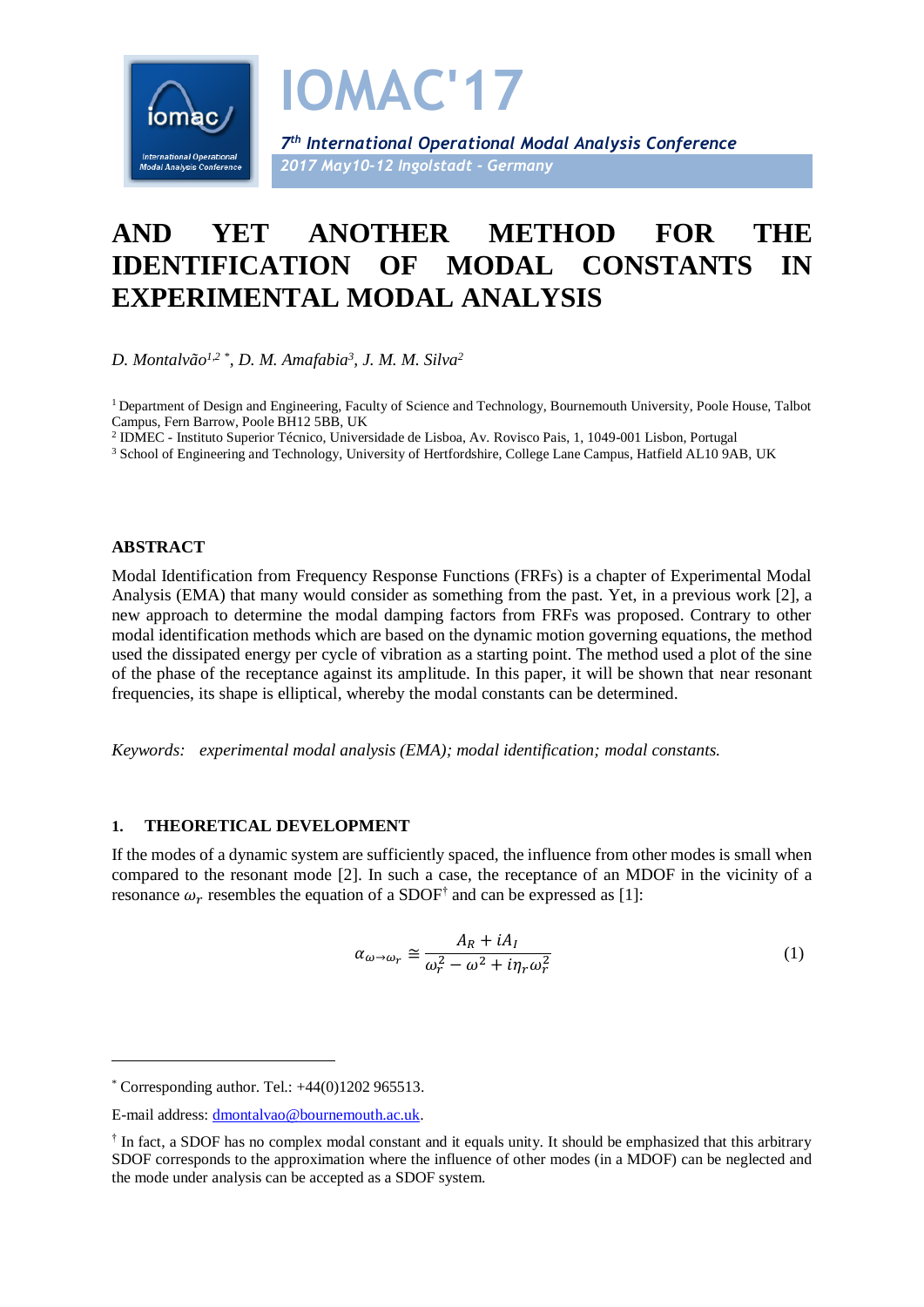where  $A_R$  and  $A_I$  are the real and imaginary parts of the complex modal constant,  $\omega_r$  is the angular natural frequency and  $\eta_r$  is the modal damping factor for mode  $r$ . The whole development is based on this assumption: that mode shapes are conveniently well spaced in the frequency spectrum.

## *Condition 1:*  $|\omega_r^2 - \omega^2| \gg 0$

Away from the natural frequency, and considering, for better convenience, a lightly damped system where  $\eta_r \cong 0$ , equation (1) is simplified to:

$$
\alpha_{\omega \ll \gg \omega_r} \cong \frac{A_R + iA_I}{\omega_r^2 - \omega^2} = \frac{A_R}{\omega_r^2 - \omega^2} + i \frac{A_I}{\omega_r^2 - \omega^2}
$$
(2)

If the receptance is represented in the Argand plane, then the phase  $\theta_{\omega \ll \gg \omega_r}$  is related to the imaginary  $\alpha_{I_{\omega\ll\gg\omega_r}}$  and real  $\alpha_{R_{\omega\ll\gg\omega_r}}$  parts of the receptance by:

$$
\tan[\theta_{\omega \ll \gg \omega_r}] = \frac{\alpha_{I_{\omega \ll \gg \omega_r}}}{\alpha_{R_{\omega \ll \gg \omega_r}} = \frac{A_I}{A_R} \Rightarrow \theta_{\omega \ll \gg \omega_r} = \tan^{-1}\left(\frac{A_I}{A_R}\right)
$$
(3)

Therefore, in the  $x \equiv H$  *vs*  $y \equiv \sin(\theta)$  plane this becomes:

<span id="page-1-1"></span>
$$
\sin[\theta_{\omega \ll \gg \omega_r}] = \sin\left[\tan^{-1}\left(\frac{A_I}{A_R}\right)\right]
$$
 (4)

*Condition 2:*  $|\omega_r^2 - \omega^2| = 0$ 

When at the natural frequency, i.e., when  $\omega = \omega_r$ , equation (1) will achieve its maximum value:

$$
\alpha_{\omega=\omega_r} = \frac{A_R + iA_I}{i\eta_r \omega_r^2} = \frac{A_I}{\eta_r \omega_r^2} - i\frac{A_R}{\eta_r \omega_r^2}
$$
(5)

which, when solved for  $A_R$ , becomes:

<span id="page-1-2"></span><span id="page-1-0"></span>
$$
A_R = \sqrt{H_{\omega=\omega_r}^2 \eta_r^2 \omega_r^4 - A_I^2}
$$
 (6)

Equation [\(6\)](#page-1-0) allows determining the real part of the modal constant from its complex counterpart, which must be determined somehow. Therefore, if one solves equation [\(4\)](#page-1-1) for  $A<sub>I</sub>$  when having equation [\(6\)](#page-1-0) in consideration, and after some mathematical manipulation, this results in:

$$
A_{I} = \sqrt{\frac{H_{\omega=\omega_{r}}^{2} \eta_{r}^{2} \omega_{r}^{4}}{\left[\tan\left[\sin^{-1}\left(\theta_{\omega\ll\gg\omega_{r}}\right)\right]\right]^{-2} + 1}}
$$
(7)

Equations [\(6\)](#page-1-0) and [\(7\)](#page-1-2) allow determining the real and imaginary parts of the modal constant from the plot of the receptance in the  $x \equiv H$  *vs*  $y \equiv \sin(\theta)$  plane.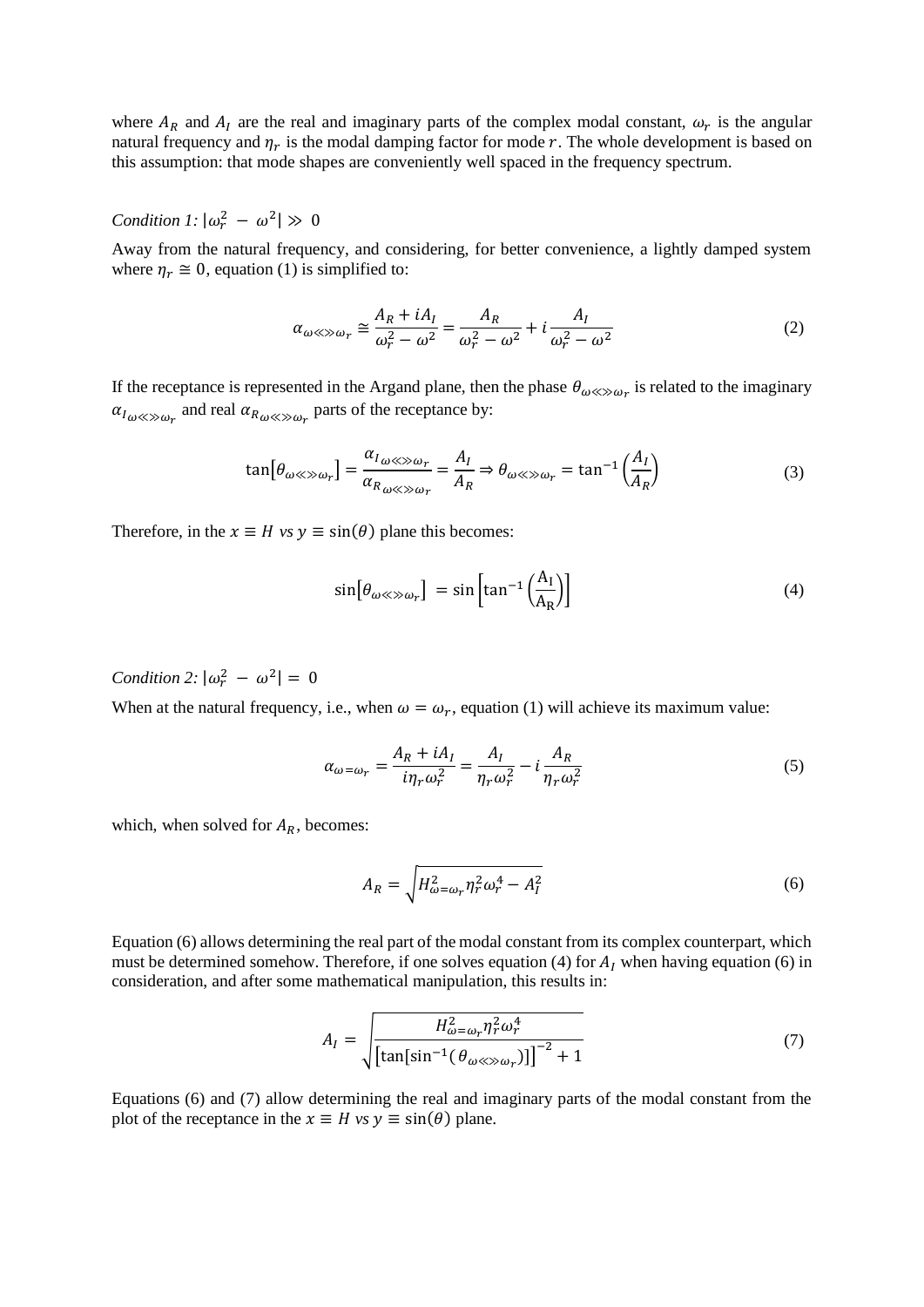#### **2. PROPERTIES OF THE RECEPTANCE IN THE**  $x \equiv H$  *VS*  $y \equiv \sin(\theta)$  **PLANE**

Let us consider the example of an arbitrary SDOF system with complex modal constant  $\overline{A}_r = 1000 +$ 500*i*, 20.4 Hz natural frequency and 0.01 modal damping factor. Let us also assume that the receptance was experimentally measured in the 0 to 40 Hz frequency range with a period of acquisition of 2 s (i.e., a 0.5 Hz frequency resolution). Plots of the amplitude  $H$  and phase  $\theta$  of the receptance so obtained in the frequency domain and the same function in the  $x \equiv H v s v \equiv \sin(\theta)$  plane are shown in figure [1.](#page-2-0)



<span id="page-2-0"></span>**Figure 1**. Example of the amplitude and phase of a SDOF receptance in the frequency domain (left) and the

same SDOF receptance represented in the  $x \equiv H$  *vs*  $y \equiv \sin(\theta)$  plane (right).

The first observation to note is that the receptance data points when plotted in the  $x \equiv H$  vs  $y \equiv \sin(\theta)$ plane describe a loop that can be fitted with the half of an ellipse. In this case, since the data has no noise and it is a SDOF, a perfect correlation between the data and the fit was obtained (figure 1 to the right). This ellipse has some important properties, namely:

- 1. The ellipse is centred at  $(0, 0)$  and its slope depends on the damping coefficient  $h(0, 0)$  [9. 10].
- 2. The function is limited between 1 and -1 since it depends on a sinusoidal function. In the example shown, where half an ellipse is represented, the ellipse is tangent at  $y = -1$ ;
- 3. Since the natural frequency (20.4 Hz) is not a multiple of the frequency resolution (0.5 Hz) in the example shown, the frequency spectrum does not show the exact amplitude at the natural frequency. The amplitude at the resonance for this given example is determined to be 6.805 from both equation [\(1\)](#page-0-0) and the ellipse in figure 1 to the right.
- 4. The value  $\theta_{\omega \ll \omega_r}$  required to determine the imaginary part  $A_I$  of the modal constant (equation [7\)](#page-1-2) can also be determined from the ellipse, since this is when the ellipse crosses the  $y$  axis, i.e.  $\theta_{\omega \ll \gg \omega_r} = \sin^{-1}[\sin(\theta_{\chi=0})].$

#### **3. NUMERICAL EXAMPLES AND RESULTS**

A total of eight different cases were used to illustrate the proposed method, which results are all listed in the full paper. Some of these are listed in table [1.](#page-2-1) The results from the modal identification following the process described herewith are shown in table [2.](#page-3-0) It is shown that there is good agreement between the theoretical models and the results obtained from the modal identification, at least for SDOF systems. The MDOF produced slightly worse results, namely for the second mode shape. This might be due to the fact that this mode shape has a considerably high imaginary part and also because of the influence of the other mode shape in the vicinity. Figure 3 shows the MDOF case 7 in the  $x \equiv H$  vs  $y \equiv \sin(\theta)$ plane, where the fitting ellipses can be clearly seen.

|      | Mode 1           |        |       |            | Mode 2 |                          |                          |       |            |        |
|------|------------------|--------|-------|------------|--------|--------------------------|--------------------------|-------|------------|--------|
|      | Modal Constant 1 |        | f(Hz) | $\eta$ (%) |        | <b>Modal Constant 2</b>  |                          | f(Hz) | $\eta$ (%) |        |
| Case | Real             | Imag   |       |            | Amp    | Real                     | Imag                     |       |            | Amp    |
|      | 1000             |        | 20.4  |            | 6.087  | $\overline{\phantom{0}}$ | $\overline{\phantom{0}}$ |       |            |        |
|      | 1000             | $-500$ | 20.4  |            | 6.805  | $\overline{\phantom{0}}$ | $\overline{\phantom{0}}$ |       |            |        |
|      | 1000             | $-500$ | 20.4  |            | 6.805  | 2000                     | $-1200$                  | 50.25 |            | 0.4679 |

<span id="page-2-1"></span>**Table 1**. Numerical models' theoretical properties.